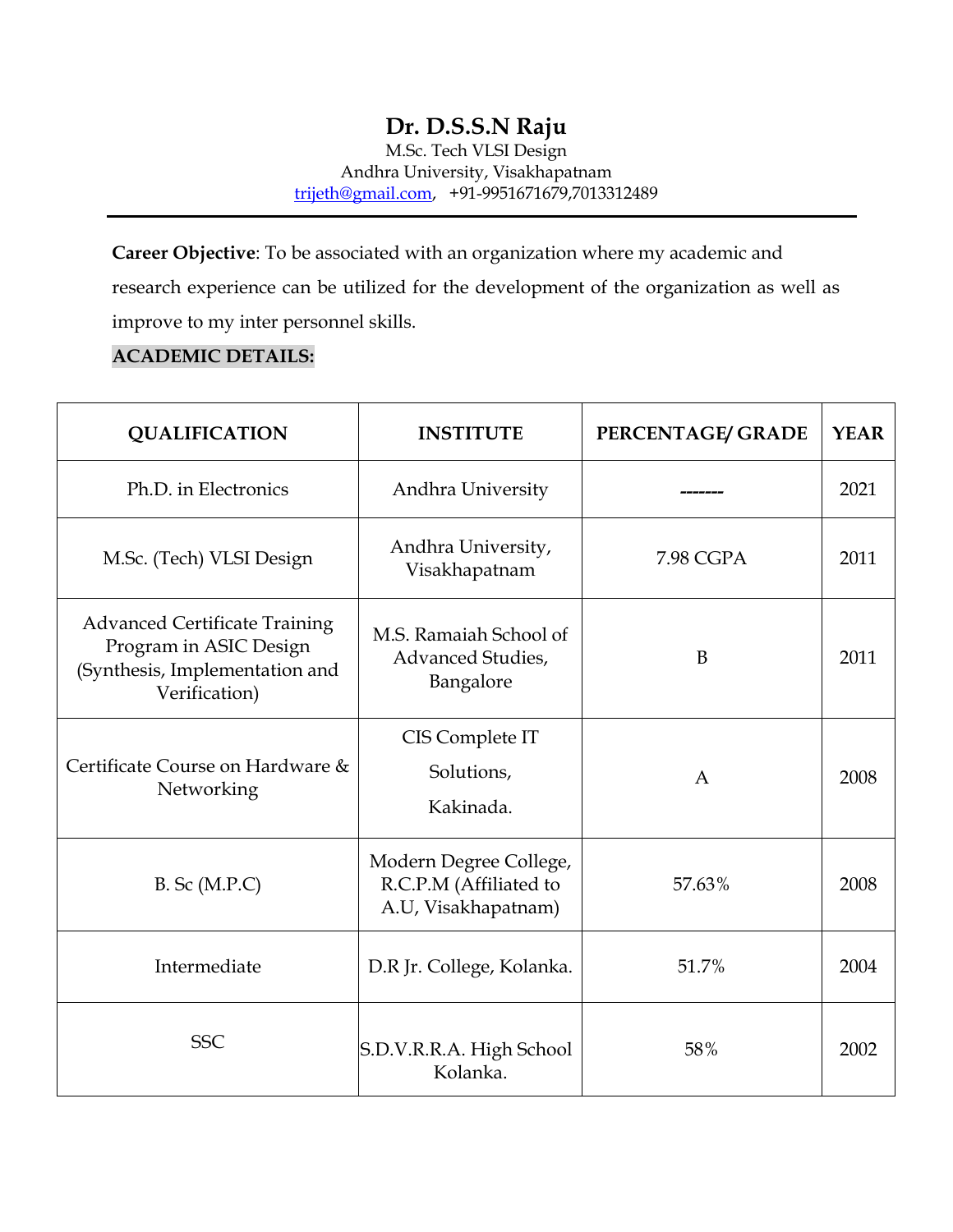## **Ph.D. Thesis Title:**

# **DEVELOPMENT OF AN ALGORITHM SUITE OF ENERGY EFFICIENT ROUTING PROTOCOLS USED IN WIRELESS SENSOR NETWORKS**

## **TEACHING EXPERIENCE:**

- Worked as a Guest Faculty in the Department of Physics, Andhra University Visakhapatnam
- Working as an Assistant professor in the Department of Physics, Gayatri Vidya Parishad College for Degree and P.G Courses (Autonomous).

### **SUBJECTS HANDLED:**

- Linear Integrated Circuits
- Signals and Systems
- Analog and Digital Electronics
- Microprocessor and Microcontroller
- Electricity, Magnetism and Electronics
- Waves and Oscillations
- Wave optics
- Low Power VLSI Design
- Power Electronics
- ASIC Design
- FPGA Design
- Computer Organization and Architecture
- VHDL/Verilog
- Applied Mathematics
- C Language
- Oracle

### **KEY SKILLS:**

- *Programming Languages***:** C, Verilog, VHDL, System Verilog, MATLAB, Oracle, Python
- *Operating Systems***:** Linux, Windows XP, Vista, windows7, windows8, windows 10
- *Content Editing***:** Microsoft office suite, HTML

# **Memberships:**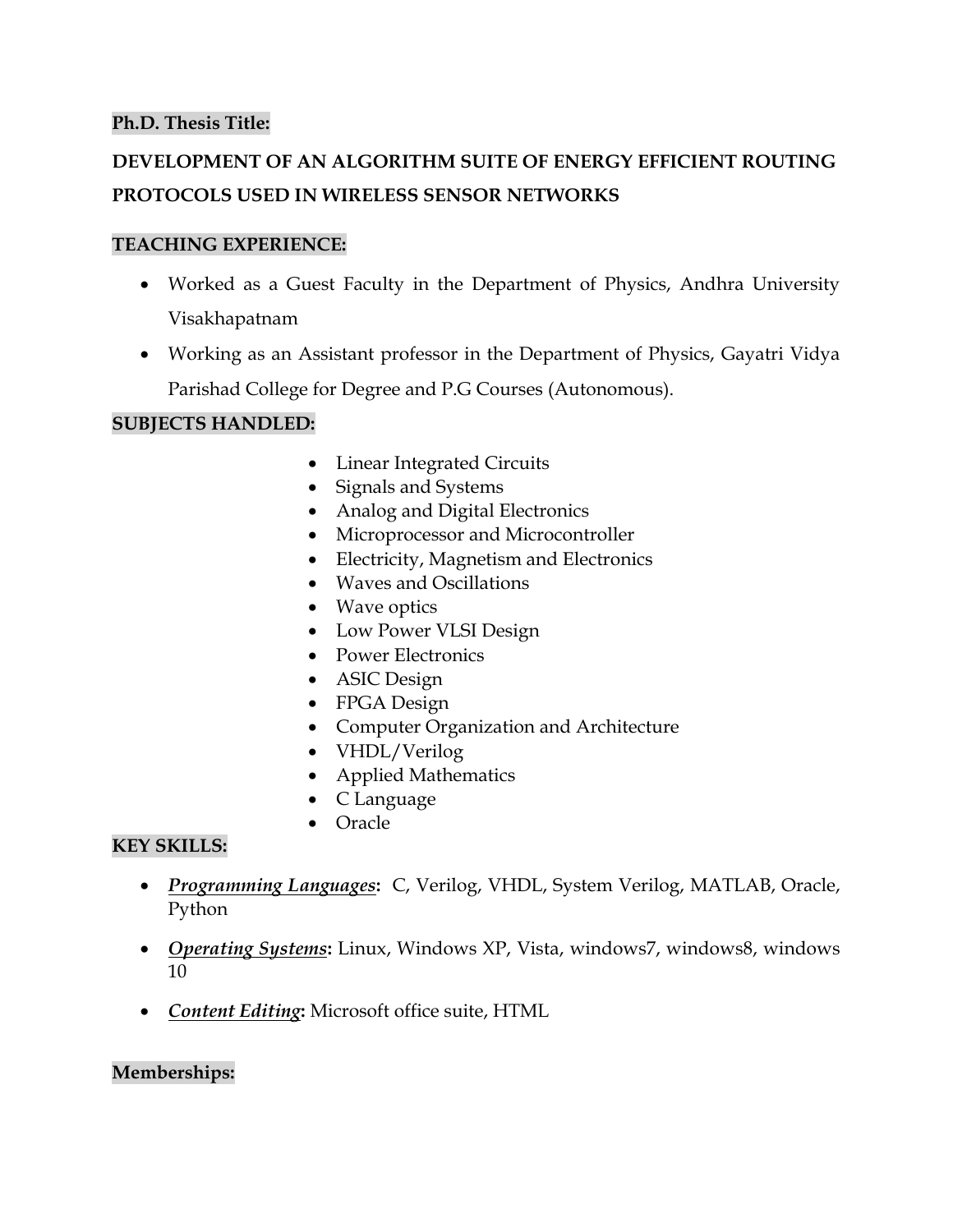Associate Member in Institution of Engineers (India) 8 Gokhale Road, Kolkata.

## **INTERNATIONAL PUBLICATIONS:**

- 1. D.S.S.N. Raju (2018)," Multipath Cluster based Hybrid MAC Protocol for Wireless Sensor Network", *International Journal of Management, Technology and Engineering*  Volume IX, Issue I, p4095-4017, JANUARY/2019
- 2. D.S.S.N. Raju (2018)," Mobile agent PSO-GA based Energy Efficient Routing Protocol in WSN", *International Journal of Research in Electronics and Computer Engineering* Vol. 6 Issue 2, p1145-1150, Apr.-June 2018
- 3. D.S.S.N. Raju (2017)," Determination of Channel Capacity Using Shannon's Relation Through Cerebellar Model Arithmetic Computer Using Artificial Intelligence", *IUP Journal of Computer Science* Vol. 11 Issue 3, p44-52, Jul 2017.
- 4. D.S.S.N. Raju (2017)," PC-Based Real Time Data Processing System for Doppler Sodar Applications", *International Journal of Computer Sciences and Engineering* Vol.-5, Issue-2 E-ISSN: 2347-2693
- 5. D.S.S.N. Raju (2016)," Development of Gray Scale Image Processing Computing Technique to Remove the Unwanted Frequency Patches on SODAR Facsimiles", *International Journal of Computer Sciences and Engineering* Vol.-4(12), Dec 2016, E-ISSN: 2347-2693
- 6. D.S.S.N.Raju (2016), "Scattering of SODAR Signal Through Rough Circular Bodies", *Springer Telecommunications* Volume 372 of the series [Lecture Notes in Electrical](http://link.springer.com/bookseries/7818)  [Engineering](http://link.springer.com/bookseries/7818) pp 277-290
- 7. D.S.S.N. Raju (2014), "An Automatic Patient Severity Indication System Using Pattern Classification with Adeline Neural Network", *International Journal of Advanced Technology in Engineering and Science,* Vol.2, Special Issue 01, p.p:612-617 (ISSN  $\overline{\text{(online)}}: 2348 - 7550$
- 8. D.S.S.N.Raju (2014), "Scattering of Sodar Signal by Turbulence in Homogenous, Isotopic and other Mediums", *International Journal of Computer Science and Engineering,* Vol.2, No.4, p.p:1-5 (ISSN: 2347-2693[online])
- 9. D.S.S.N. Raju (2014), "A Novel Mathematical Computing Simulation Methodology for Acoustic Phased Array antenna of SODAR System", *International Journal of Current Engineering and Technology,* Vol.4, No.2, p.p:1064-1067(ISSN: 2277-4106[online], 2347-5161[print])
- 10. D.S.S.N. Raju (2013), "A Novel Method for Secured Assessment and Evaluation System in Education Paradigm", *International Journal of Innovative Research & Development,*  Vol.No.2 (12) (Special Issue), p.p:113-114 (ISSN: 2278-0211[online], 2278-7631[print])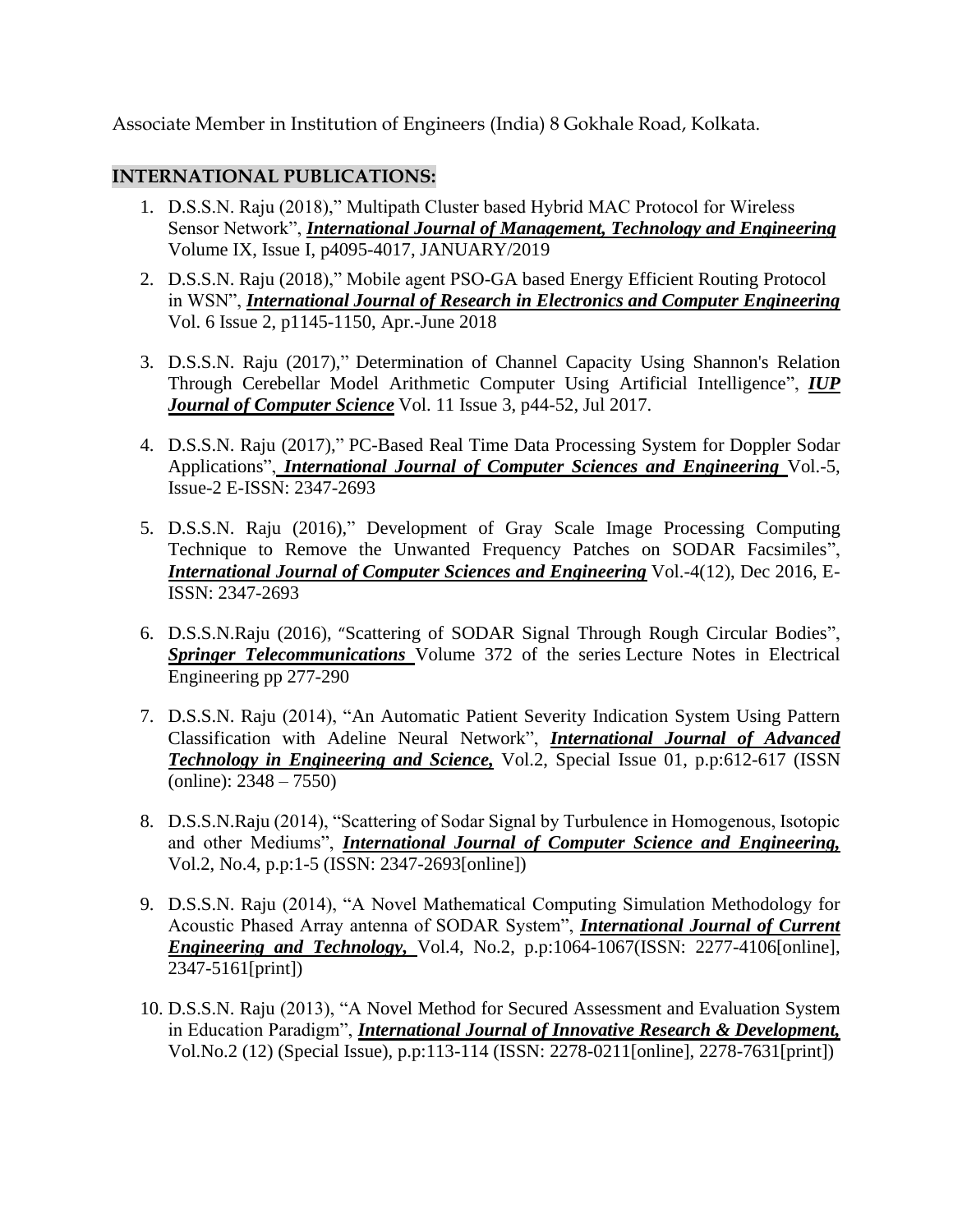#### **PAPERS PRESENTED IN SEMINARS / CONFERENCES:**

- 1. Presented a paper on "**GENERATION AND DECODING OF MULTI-FREQUENCY SIGNAL FOR SODAR APPLICATION**" in International Symposium Social Business for Sustainable Development, organized by Andhra University, Visakhapatnam.
- 2. Presented a paper on "Design and Simulation of Diversity Antenna Techniques using MATLAB as a SODAR Application", **Research Scholars Congress-2015** Organized by Department of Electronics and Electrical Engineering, Indian Institute of Electrical Engineering, IIT Guwahati, Assam.
- 3. Presented a paper on "Design and Simulation of Diversity Antenna Techniques are using MATLAB", in All India Seminar on *Telecommunication Switching Systems and Networks* Organized by IEI (India), Andhra University on 30 & 31 January' 2014, p.p: 115-118.

### **FDP'S Attended:**

- 1. Participated & Completed successfully AICTE Training and Learning (ATAL) Academy Online Elementary FDP on **"Internet of Things"** from 23/08/2021 to 27/08/2021 at RAJAGOPAL POLYTECHNIC COLLEGE.
- 2. Participated & Completed successfully AICTE Training and Learning (ATAL) Academy Online Elementary FDP on **"Digital Forensics in Cyber Security"** from 02/08/2021 to 06/08/2021 at Centre for Development of Advanced Computing (C-DAC)
- 3. Participated & Completed successfully AICTE Training and Learning (ATAL) Academy Online Elementary FDP on "**Cyber Security and Incident Analysis: A Practical and Investigative approach "** from 19-07-2021 to 23-07-2021 at Andhra University College of Engineering (A).
- 4. Participated & Completed successfully AICTE Training and Learning (ATAL)Academy Online Elementary FDP on "**Cyber Security oversight for Information Protection**" from 12-07-2021 to 16-07-2021 at Cochin University of Science and Technology.
- 5. 5-Day FDP on Recent Trends in Applied Physics and Material Science,  $8^{th}$  -12<sup>th</sup>June 2020
- 6. FDP on MOODLE,  $4<sup>th</sup> 9<sup>th</sup>$  June 2020
- 7. National Online Faculty Development Programme on "Mentoring Skills, 1<sup>st</sup> 3<sup>rd</sup> June 2020
- 8. Two Weeks Faculty Development Programme on Managing Online Classes and Co-Creating Moocs: 2.0,  $18<sup>th</sup>$  May  $-3<sup>rd</sup>$  June 2020
- 9. One Week Online Faculty Development Programme on Techniques for Effective Teaching,  $14<sup>th</sup> - 20<sup>th</sup>$  May 2020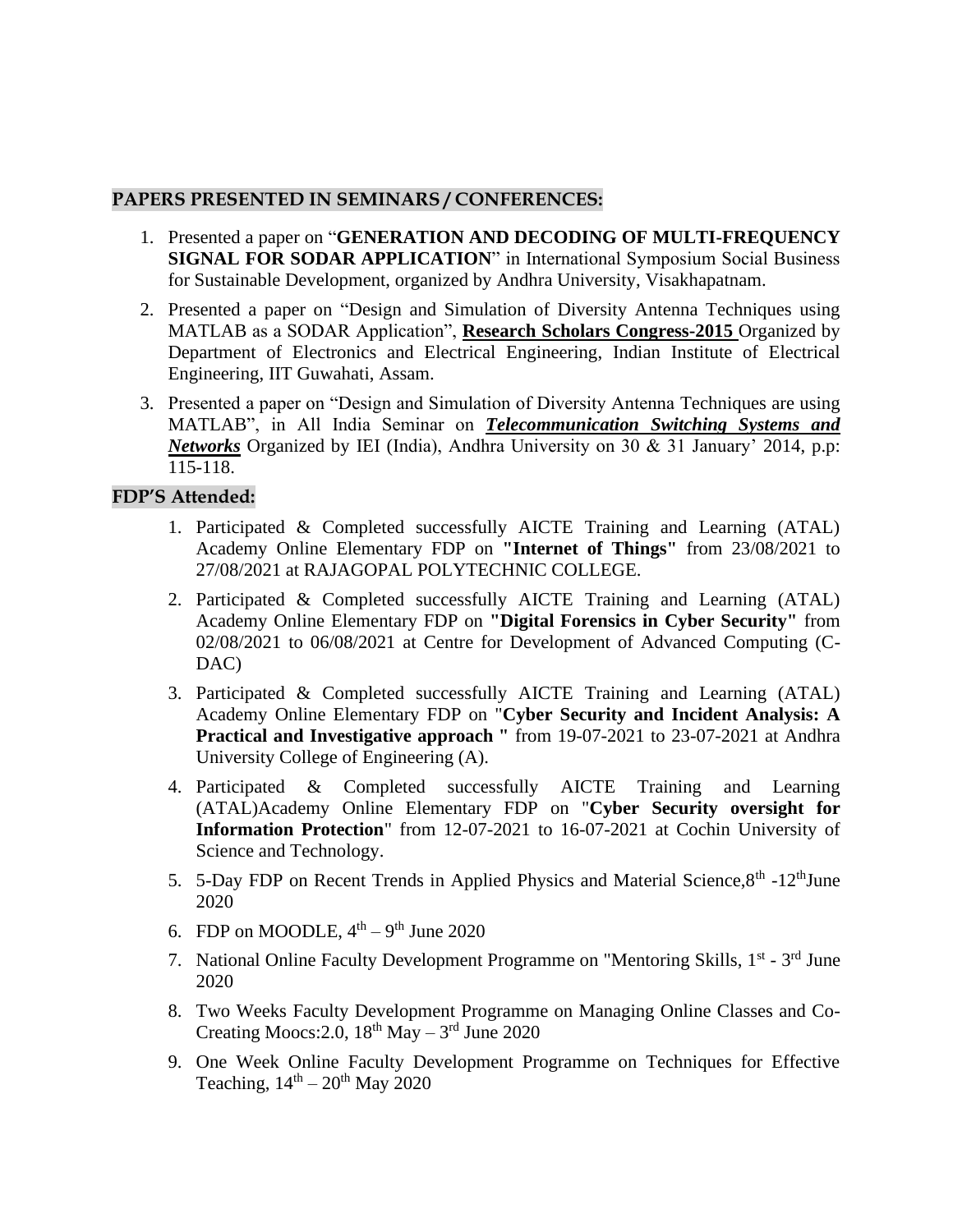- 10. Virtusa 2020 National Webinar Series on Transcending Lockdown Barriers Through Academic Outreach,  $14<sup>th</sup> - 20<sup>th</sup>$  May 2020
- 11. Modern Methods for Teaching Learning Practices,  $12<sup>th</sup> 13<sup>th</sup>$  May 2020
- 12. One-week FDP Programme on Arduino,  $4<sup>th</sup> 10<sup>th</sup>$  May 2020

# **NATIONAL / INTERNATIONAL CONFERENCES / SEMINAR / SYMPOSIA / WORKSHOP/WEBNIARS/ ATTENDED**

- 1. Exploring the science of atmosphere from space,  $26<sup>th</sup>$  august 2020
- 2. Exploration of physical science and engineering with Mathematica, 6<sup>th</sup> July 2020
- 3. Open-source tools  $\&$  software's in remote teaching and learning, 5<sup>th</sup> July 2020
- 4. Yoga and health, 21st June 2020
- 5. Precautions of covid-19, 20<sup>th</sup> June 2020
- 6. National level online quiz on physics -2020, 15th June 2020
- 7. International webinar on post covid-19 education scenario: prospects and challenges, 6th June 2020
- 8. Emerging trends in nano-materials for microwave, integrated electronics and cancer applications, 4th June 2020
- 9. Creative writing of research proposals and articles, 4<sup>th</sup> June 2020
- 10. Introduction, applications and career in robotics, 25-05-2020 25th may 2020
- 11. Intellectual property rights (IPR), 15<sup>th</sup> may 2020
- 12. Online learning and its positive and negative impact on future generation education 14th May 2020
- 13. National workshop on "basics of r for life sciences"28th -30th March 2019
- 14. National seminar on "emerging trends in materials science and technology" 9th 10th March 2018
- 15. National workshop on "Electron Spin Resonance" 25th -27th December 2012
- 16. Certificate course on "embedded systems and applications" 6th -8th January 2012
- 17. National conference on "EMI/EMC/ems in design" 21st & 22nd December 2011
- 18. Certificate course on "Electrical and Electronics Laboratory Equipment Maintenance and Service" 23rd - 25th September 2011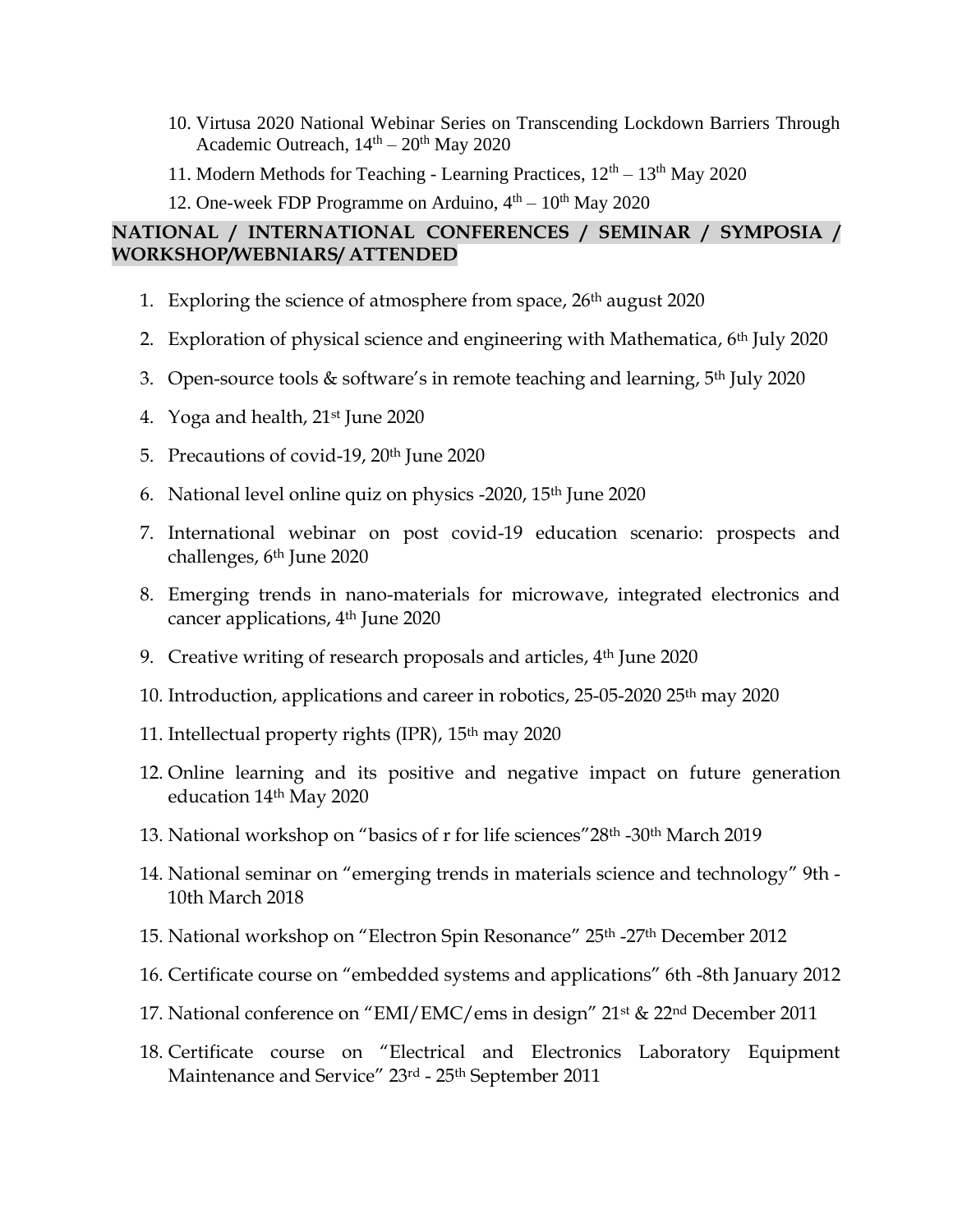- 19. Seminar on Semiconductor Technology Exploration Program (step 2k11) 8th 10th August 2011
- 20. Student level national seminar on "Advances in Electronic Systems Design" 28th – 30th April 2011
- 21. National workshop Cum training on "Cadence Eda Tools 23rd 25th February 2011
- 22. National conference on "VLSI Design "26<sup>th</sup> &27<sup>th</sup> November 2010
- 23. National seminar on "Digital Signal Processing Using MATLAB Tools" 30<sup>th</sup> & 31<sup>st</sup> October 2010
- 24. National workshop on "Advanced Embedded System Design" 3rd & 4th September 2010
- 25. Workshop on "Embedded System Level Design" 17th April 2010
- 26. Workshop on "Low Power VLSI Design and Technology" 3rd February 2008
- 27. National seminar on "VLSI Technology" 10th -12th July 2008
- 28. National workshop on "Advanced Digital Signal Processing" 24th -26th July 2008
- 29. National seminar on "VLSI Signal Processing" 12th -14th August 2008
- 30. National workshop on "Communication Theory and Systems" 25<sup>th</sup> 28<sup>th</sup> August 2008
- 31. National seminar on "VLSI DESIGN" 11th -13th September 2008
- 32. National seminar on "Microcontroller Architecture and Interfacing" 25<sup>th</sup> -27<sup>th</sup> September 2008
- 33. Workshop on "Mixed Signal Processing and recent advances in Electronics" 21st Dec 2008

#### **Personal Details:**

**Address:** S/O D.V.V.S.N. RAJU, 2-132, KOLANKA, KAJULURU MANDAL, E.G. DIST, PIN-533464, Andhra Pradesh.